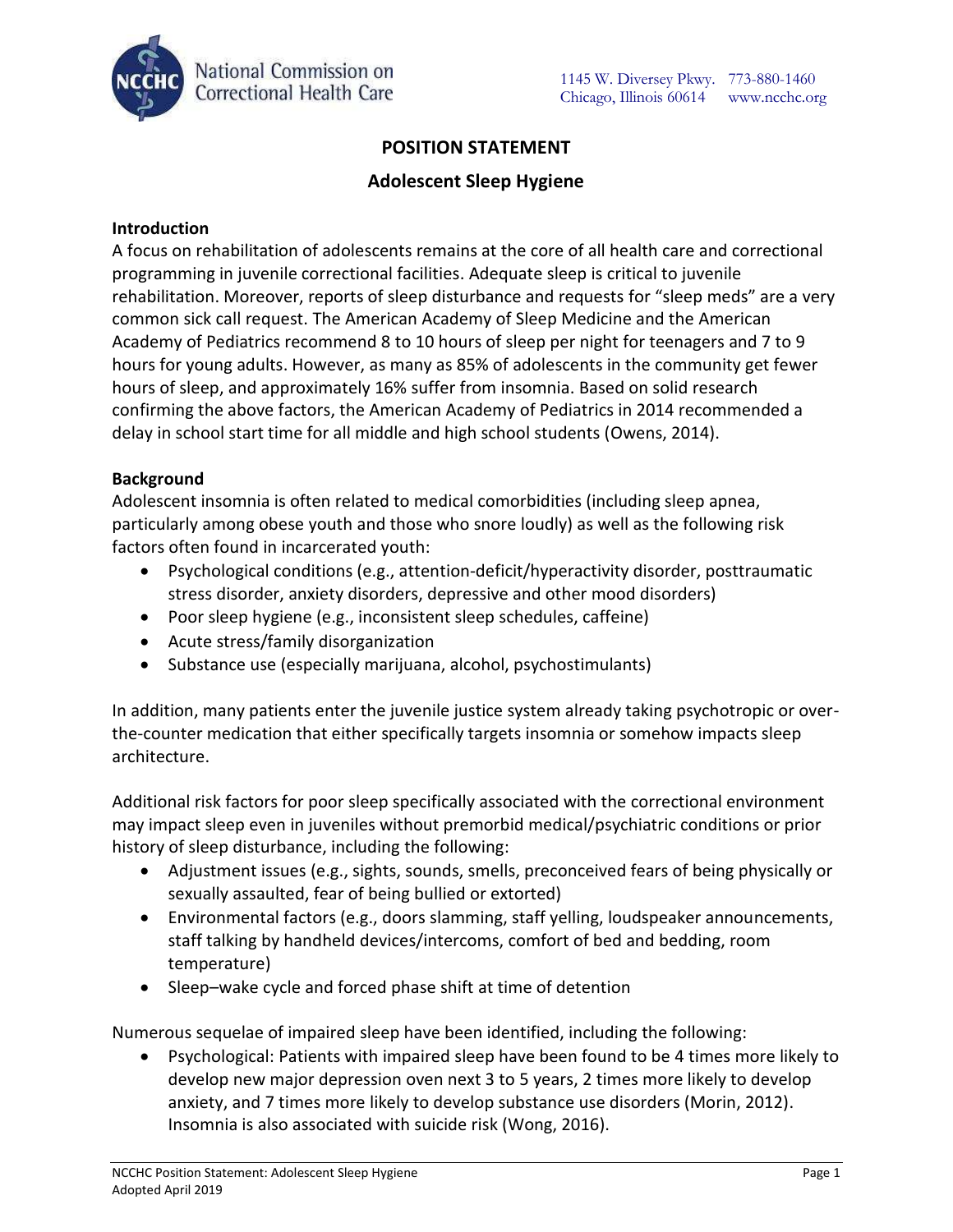- Medical: Patients with impaired sleep have higher rates of hypertension, heart disease, and diabetes mellitus (Mitchell, 2012).
- Academic: Poor sleep interferes with executive functioning tasks including attention, information processing, and self-regulatory processes such as impulse control.
- Social: Incarcerated adults with impaired sleep have demonstrated limited ability to fully partake in or benefit from prison-based programs (Harner, 2014) and school performance appears worse in those with impaired sleep (Montgomery, 1983, Saarenpaa-Heikkila, 1995).

Sleep management has been studied in incarcerated adults. Most positive changes in sleep quality were either within the first 2 weeks of imprisonment or after 2 months (Elger, 2003). Interventions reviewed have included education around sleep hygiene, cognitive-behavioral therapy (CBT), which often treats the root cause, leads to fewer side effects, and produces effects that are sustained over time, and medication, which seems to have a particular role for short-term use with a more rapid initial response than CBT.

Finally, there is little evidence to support the safe and effective management of sleep disturbance in incarcerated adolescents. A multifaceted approach that incorporates psychoeducation, CBT, and medication, however, has been shown most effective both for adolescents in the community and for incarcerated adults.

# **Position Statement**

All correctional facilities serving adolescents should develop and maintain a comprehensive approach toward the assessment and treatment of sleep disorders that includes the following considerations:

- 1. Health care providers should maintain an active role in providing consultation to facility administrators regarding **environmental and structural factors** that may contribute to improved sleep among adolescents. The following are examples of strategies to consider:
	- a. Schedule shifts to optimize adolescent sleep patterns (e.g., bedtime, wake-up time, school start time, daytime nap opportunity, timing of recreation/physical activity, timing of medication administration)
	- b. Access to light (either natural outdoors or light boxes) at appropriately timed intervals
	- c. Unit routines around bedtime (e.g., showers, relaxation groups, calm music, low lights, chamomile tea)
	- d. Limited caffeine intake, especially in the afternoons and evenings
	- e. Enhanced sleep conditions overnight (including minimal noise, comfortable beds, adequate room temperature, dark units, blue lights instead of bright flashlights for routine checks, access to eye masks and/or ear plugs if needed)
- 2. Facilities should follow a consistent process for conducting a **comprehensive assessment** of reported sleep disturbance that includes a history of sleep patterns both prior to and since the time of incarceration; a log of current sleep patterns completed by the patient, the staff, or both; review for possible medical (such as sleep apnea) and/or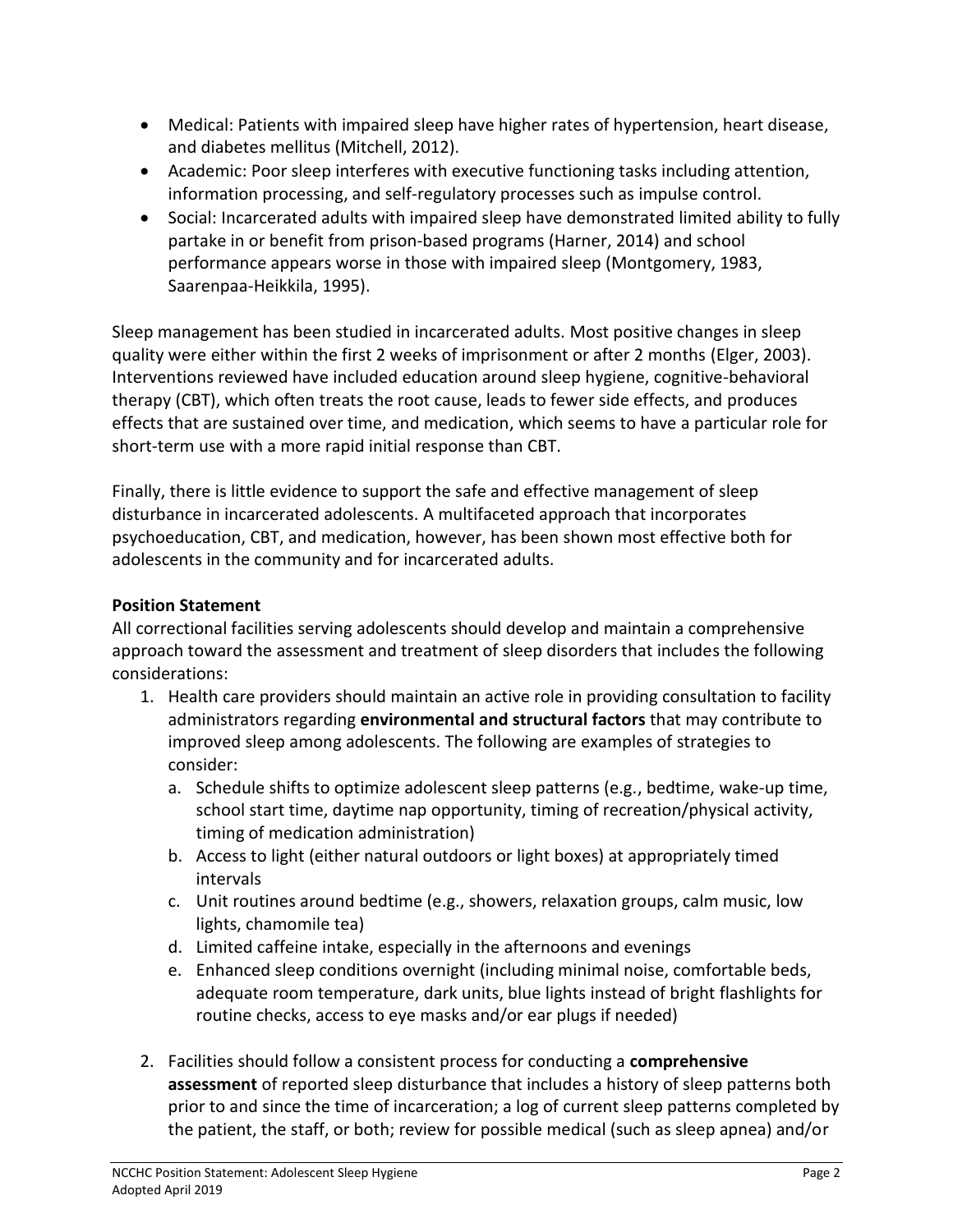psychiatric (such as mood disorders, posttraumatic stress disorders, substance use disorders) comorbidity; and review of diet, exercise, and other health behaviors associated with sleep.

- 3. The initial approach to management of sleep problems should include **psychosocial interventions** for the individual patient that incorporate patient education regarding healthy sleep hygiene and habits; introduction of relaxation strategies such as guided imagery or progressive muscle relaxation; and the evidence-based practice of cognitivebehavioral therapy for insomnia (CBT-I).
- 4. Additional approaches may include **group sessions and staff training** regarding adolescent sleep and sleep hygiene strategies.
- 5. When initial psychosocial interventions are not effective, **psychopharmacological interventions** may be used in careful consideration with the following guidelines:
	- a. Psychiatric consultation should be considered whenever psychotropic medication is being used.
	- b. Psychiatric comorbidity should always be the primary target for any medication trials.
	- c. Medication that is either over-the-counter or FDA approved for treatment in adolescents should be tried prior to any off-label medication trials for insomnia.
	- d. Informed consent from the guardian and assent from the minor patient must be obtained prior to initiating medication.
	- e. Ongoing monitoring by health care providers and nursing staff is essential to assess for benefit and adverse effects, and must focus on discontinuing medication as soon as it is no longer necessary.
	- f. Special attention must be paid to the risk of diversion in the incarcerated population.

*Adopted by the National Commission on Correctional Health Care Board of Directors April 7, 2019*

# **References**

Elger, BS (2003). Does insomnia in prison improve with time? Prospective study among remanded prisoners using the Pittsburgh Sleep Quality Index. *Medicine, Science, & the Law* 43 (4): 334-44.

Harner HM (2014). Sleep quality and risk for sleep apnea in incarcerated women. *Nursing Research* 63 (3): 158-69.

Mitchell M et al (2012). Comparative effectiveness of cognitive behavioral therapy for insomnia: a systematic review. *BMC Family Practice* 13: 40.

Morin CM & Benca R (2012). Chronic insomnia. *Lancet* 379 (9821): 1129-41.